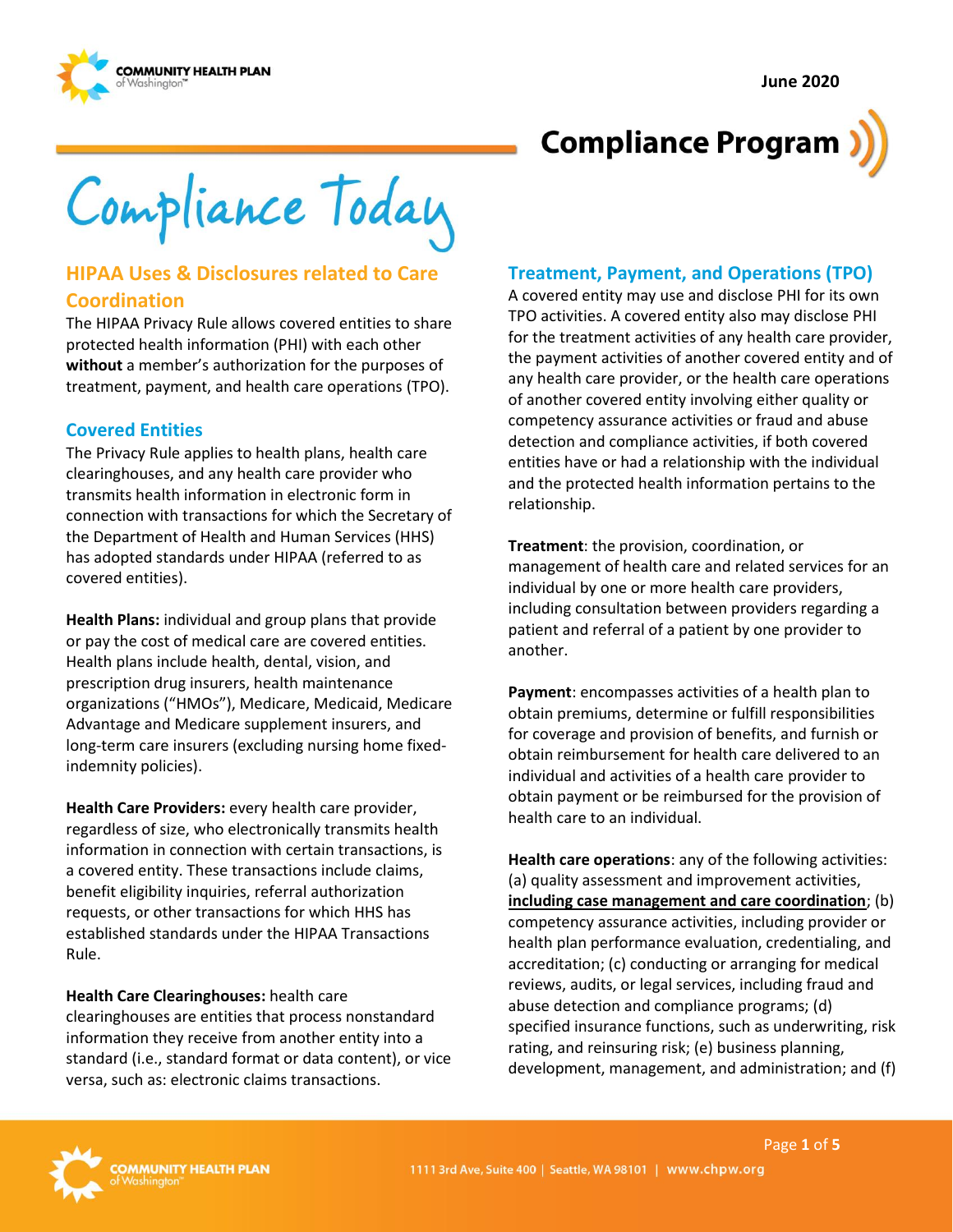



Compliance Today

business management and general administrative activities of the entity, including but not limited to: deidentifying protected health information, creating a limited data set, and certain fundraising for the benefit of the covered entity.

#### **Minimum Necessary Standard**

Although such disclosures are permitted, they are still subject to the minimum necessary standard. A covered entity must make reasonable efforts to use, disclose, and request only the minimum amount of protected health information needed to accomplish the intended purpose of the use, disclosure, or request. A covered entity must develop and implement policies and procedures to reasonably limit uses and disclosures to the minimum necessary. When the minimum necessary standard applies to a use or disclosure, a covered entity may not use, disclose, or request the entire medical record for a particular purpose, unless it can specifically justify the whole record as the amount reasonably needed for the purpose.

The minimum necessary requirement is not imposed in any of the following circumstances: (a) disclosure to or a request by a health care provider for treatment; (b) disclosure to an individual who is the subject of the information, or the individual's personal representative; (c) use or disclosure made pursuant to an authorization; (d) disclosure to HHS for complaint investigation, compliance review or enforcement; (e) use or disclosure that is required by law; or (f) use or disclosure required for compliance with the HIPAA Transactions Rule or other HIPAA Administrative Simplification Rules.

#### **Substance Use Disorder (SUD) Records**

It is important to note that SUD records do not have the same authorization exceptions for TPO as other

PHI. SUD uses and disclosures **always** require authorization by the member.

For more information:

- *[Member Privacy: PHI Use and Disclosure](http://chpsp/PP/Compliance/Member%20Privacy-PHI%20Use%20and%20Disclosure%20Procedure%20-%20CO316.pdf)*  [procedure](http://chpsp/PP/Compliance/Member%20Privacy-PHI%20Use%20and%20Disclosure%20Procedure%20-%20CO316.pdf) (CO316)
- *[Substance Use Disorder Records Use and](http://chpsp/PP/Compliance/Substance%20Use%20Disorder%20Records%20Use%20and%20Disclosure%20Policy%20and%20Procedure%20-%20CO367.pdf)  Disclosure* [policy and procedure](http://chpsp/PP/Compliance/Substance%20Use%20Disorder%20Records%20Use%20and%20Disclosure%20Policy%20and%20Procedure%20-%20CO367.pdf) (CO367)
- *[Information Privacy: Workforce Member](http://chpsp/PP/Compliance/Information%20Privacy%20Workforce%20Member%20Responsibilities%20Procedure%20-%20CO317.pdf)  [Responsibilities](http://chpsp/PP/Compliance/Information%20Privacy%20Workforce%20Member%20Responsibilities%20Procedure%20-%20CO317.pdf)* procedure (CO317)

### **Information Security: Managing Access & MAC Forms**

Strong security controls and individual diligence are critical to preventing unauthorized access or disclosure of ePHI. CHPW uses role-based job descriptions and defined PHI Access Level Categories to limit workforce member access to the appropriate level of PHI, required to perform a specific function.

To ensure the appropriate level of access is granted to a workforce member, the hiring manager (or the business owner in the event of a vendor or auditor) is responsible for partnering with their HR Business Partner to complete and submit a *New Hire Move, Add, and Change (MAC)* form located under Quick Links on InsideCHPW **at least five (5) business days prior to the workforce member or contractor start date**.

When there is a change in job function, it is important that the workforce member's access be confirmed or modified based on their job description. The *Change MAC* form should be submitted **at least five (5) business days prior to the workforce member's change in job function**.

When a workforce member separates employment (voluntarily or involuntarily), the manager must submit a *Departure MAC* as soon as a separation date has been

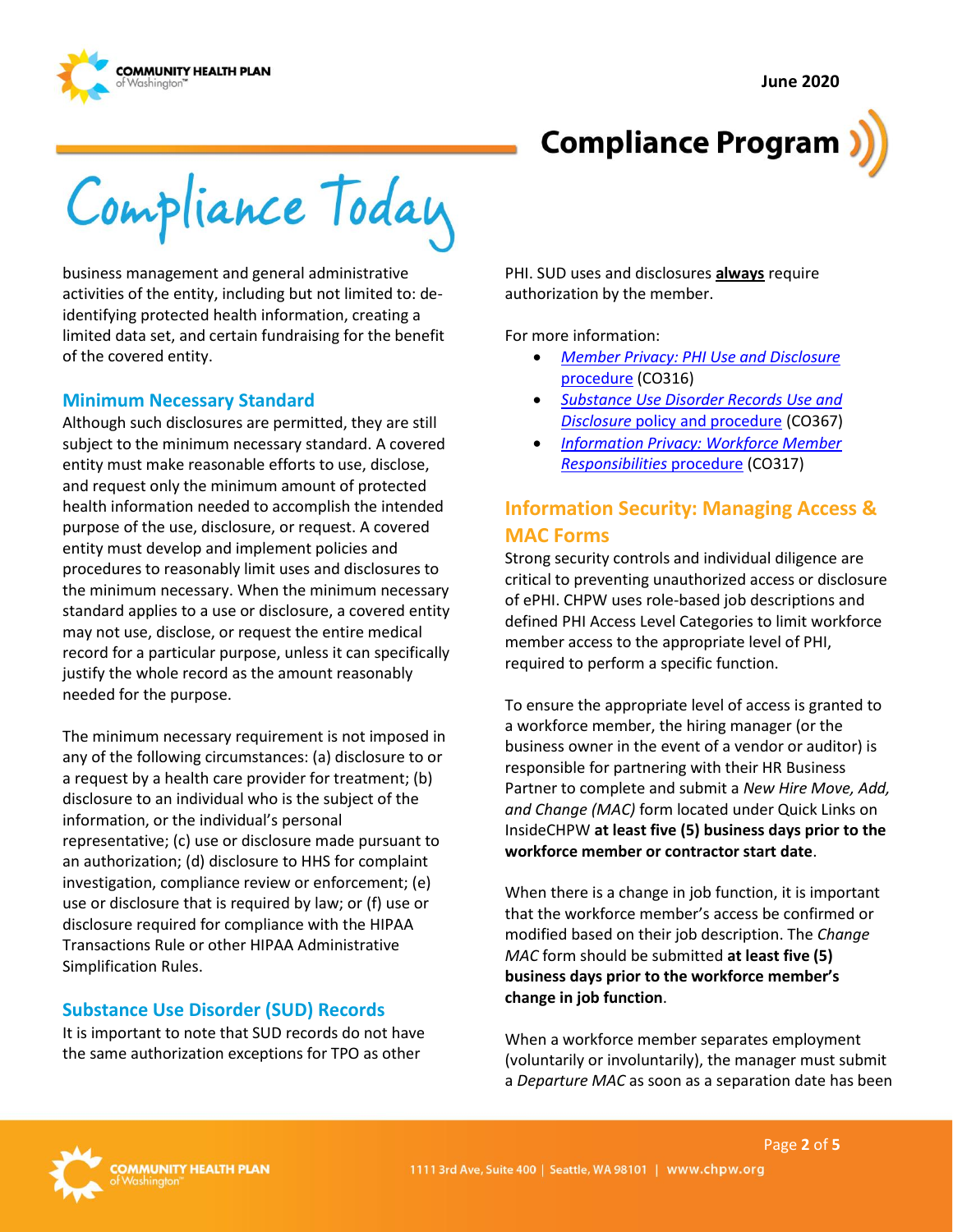**June 2020**



## **Compliance Program**

Compliance Today

finalized, but **no later than five (5) business days prior to the workforce member's last day of work** (in the case of voluntary separation), **or immediately** (in the case of involuntary separation) noting same-day separation.

Failure to comply with CHPW's MAC form process or any other security policy may result in disciplinary action as described in the policy *Corrective Action and Discipline* (EE204). Disciplinary action may include termination. Legal actions may also be taken if a violation of the law has occurred.

A quick training is available in LearningConnect for people managers to learn about the MAC Form process. This training is not assigned; search for "MAC Form Training" in the catalogue.

For more information:

- *[Employee Network and Facility Access](http://chpsp/PP/Compliance/Employee%20Network%20and%20Facility%20Access%20Authorization%20MAC%20Form%20Procedure%20-%20CO335.pdf)  [Authorization \(MAC Form Procedure\)](http://chpsp/PP/Compliance/Employee%20Network%20and%20Facility%20Access%20Authorization%20MAC%20Form%20Procedure%20-%20CO335.pdf)* procedure (CO335)
- *[Corrective Action and Discipline](http://chpsp/PP/Human%20Resources%20Employee%20PPs/Corrective%20Action%20and%20Discipline%20Policy%20-%20EE204.pdf)* policy (EE204)

## **Breach Notifications & the Importance of Reporting**

HIPAA defines breaches as the acquisition, access, use, or disclosure of PHI in a manner not permitted under the Privacy Rule which compromises the security or privacy of the PHI. An impermissible use or disclosure if PHI is presumed to be a breach unless the covered entity or business associate (BA), as applicable, demonstrates that there is a low probability that PHI has been compromised.

A breach of PHI shall be treated as "discovered" as of the first day on which the breach is known to have occurred by CHPW. CHPW shall be deemed to have knowledge of a breach if the breach is known or should have been known, to any person, other than the person committing the breach, who is a workforce member or BA of the organization.

CHPW shall deliver notice to the affected member(s) without unreasonable delay and in no case later than 60 calendar days after discovery of the breach. CHPW shall maintain documentation to prove all notifications were made as required, including evidence demonstrating the necessity of delay (if applicable). There are other reporting requirements based on the number of affected individuals, whether it is a security incident, etc. In addition, the Washington State Health Care Authority requires CHPW to notify them within five days of the date of discovery of a breach.

Workforce members play a critical role in ensuring CHPW can meet its deadlines for reporting requirements. Any CHPW workforce member, contractor, or agent who knows of an impermissible disclosure or acquisition of PHI, or who suspects that one has occurred, **must immediately report** that information to their supervisor and to the Compliance department. Failure to report privacy and security incidents may result in disciplinary action, up to and including termination.

A recent enforcement action highlights the importance of timely reporting. Sentra Hospitals (Sentra) entered into an agreement with HHS Office of Civil Rights (OCR) to pay \$2.175 million to settle potential violations of the HIPAA Breach Notification and Privacy Rules for their failure to properly report breaches to the HHS. "HIPAA compliance depends on accurate and timely self-reporting of breaches because patients and the public have a right to know when sensitive information has been exposed," said Roger Severino, OCR Director.

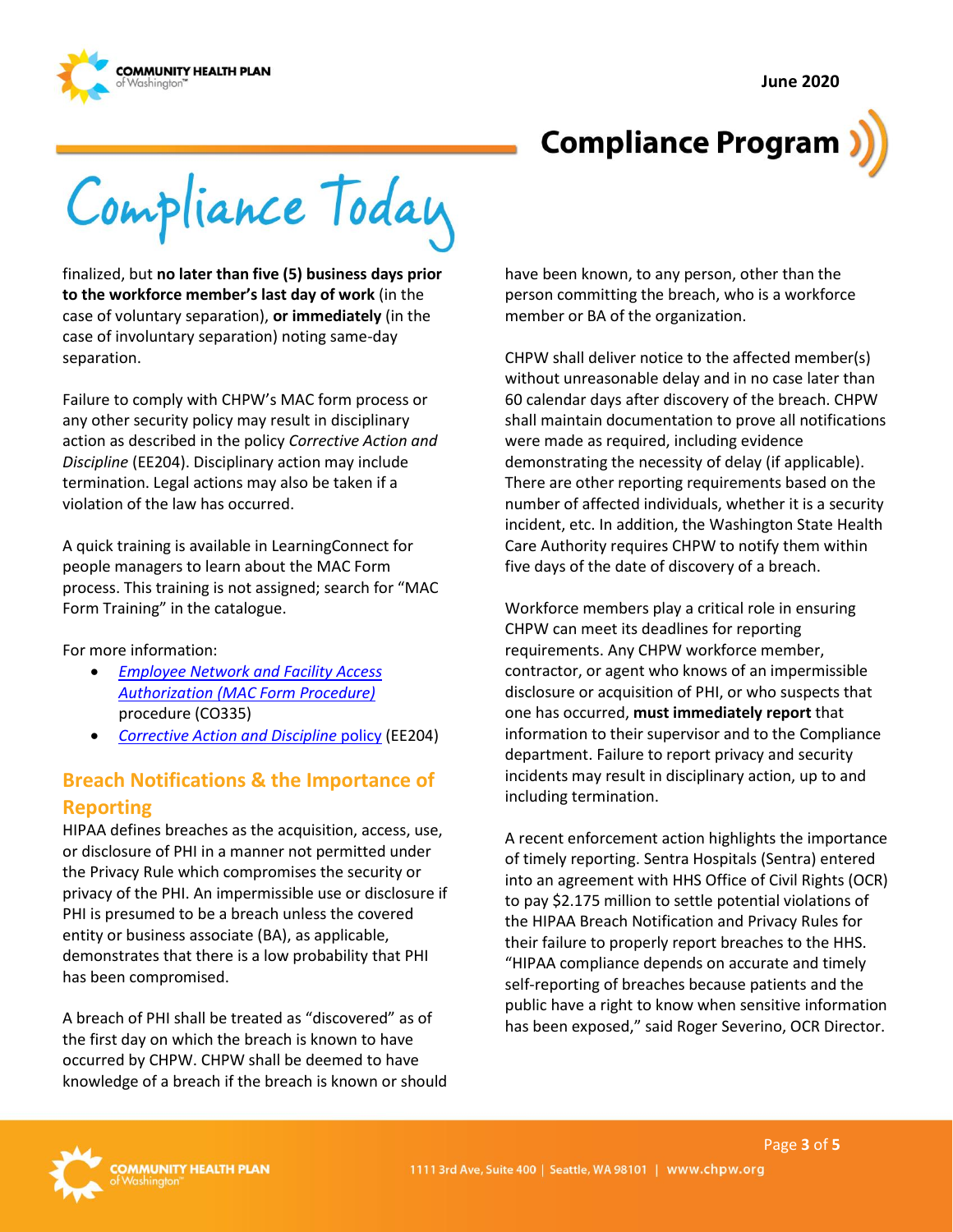

## **Compliance Program**

Compliance Today

#### **Reporting Impermissible Disclosures**

The steps for reporting a privacy incident are as follows:

- 1. The workforce member completes a Privacy/Security Incident Report form, which can be downloaded from the Compliance page on Inside CHPW: [https://inside.chpw.org/departments/complian](https://inside.chpw.org/departments/compliance) [ce](https://inside.chpw.org/departments/compliance) (in the "Forms - Resources" section).
- 2. Email the form to the Compliance department a[t Compliance.Incident@chpw.org.](mailto:Compliance.Incident@chpw.org)

If a privacy incident is the result of criminal activity or needs immediate attention, the CHPW workforce member must immediately notify the Compliance department, describe the incident, and submit a completed Privacy/Security Incident Report form.

For more information:

- *[Privacy Incidents and Breach Notifications](http://chpsp/PP/Compliance/Privacy%20Incidents%20and%20Breach%20Notifications%20Policy%20-%20CO311.pdf)* [policy](http://chpsp/PP/Compliance/Privacy%20Incidents%20and%20Breach%20Notifications%20Policy%20-%20CO311.pdf) (CO311)
- *[HIPAA & Privacy/Security Safeguards Violations](http://chpsp/PP/Compliance/HIPAA%20and%20Privacy%20Security%20Safeguards%20Violations%20Policy%20-%20CO325.pdf)* policy (CO325)
- *[Information Privacy: Workforce Member](http://chpsp/PP/Compliance/Information%20Privacy%20Workforce%20Member%20Responsibilities%20Procedure%20-%20CO317.pdf)  [Responsibilities](http://chpsp/PP/Compliance/Information%20Privacy%20Workforce%20Member%20Responsibilities%20Procedure%20-%20CO317.pdf)* procedure (CO317)
- *[Corrective Action and Discipline policy](http://chpsp/PP/Human%20Resources%20Employee%20PPs/Corrective%20Action%20and%20Discipline%20Policy%20-%20EE204.pdf) (EE204)*

### **Cybersecurity: Passwords**

For years, strong passwords have been the norm, but as technology continues to improve, so too do the skills of hackers. Over time users are subjected to increasingly complex and exhausting rules (upper, lower, and special characters, numbers, symbols, etc.), increasing length requirements, password rotation requirements, and so on. According to the National Institutes of Standards and Technology (NIST), these requirements have essentially taught users to create highly complex passwords that are hard for humans to remember but are easy for computers to figure out and have created habits such as using predictable, easy-tguess passwords (P@s\$w0rd1, anyone), reusing the same password for multiple accounts, or saving them in spreadsheets or on sticky notes that leave ourselves, and the systems we have access to, vulnerable to attack.

Recommendations from the NIST, [and CHPW's own](https://inside.chpw.org/departments/is_t/blogs/passwords_are_dumb_its_time_to_do_better)  **IS&T** department, are to move away from complex, hard-to-remember passwords and move to using passphrases. A passphrase is a phrase or sentence instead of a word or set of characters. Most password systems won't allow a space, so users typically capitalize the first letter of each word instead. The key to creating a strong passphrase is to use something that's meaningful to you but that wouldn't be easily guessed. And, the longer is usually the better.

Once a phrase has been selected, utilize elements of strong passwords everyone is already used to such as upper- and lowercase letters, numbers, and symbols. According to the NIST, these types of passphrases of at least 10 characters in length are **over 1 million times stronger** than a typical strong password. To be even more secure, enable multi-factor authentication (also known as MFA, or 2FA (2-factor authentication)) whenever possible.

For more information:

• NIST Special Publication 800-63: Digital Identity **[Guidelines](https://www.nist.gov/itl/tig/projects/special-publication-800-63)** 

### **Compliance Anonymous Reporting**

CHPW provides access to a confidential, anonymous **Compliance Hotline** for workforce members to report instances of suspected or detected non-compliance, potential FWA, and other compliance and ethics concerns. The Hotline is operated and available 24 hours a day, seven days a week at **(800) 826-6762**, by